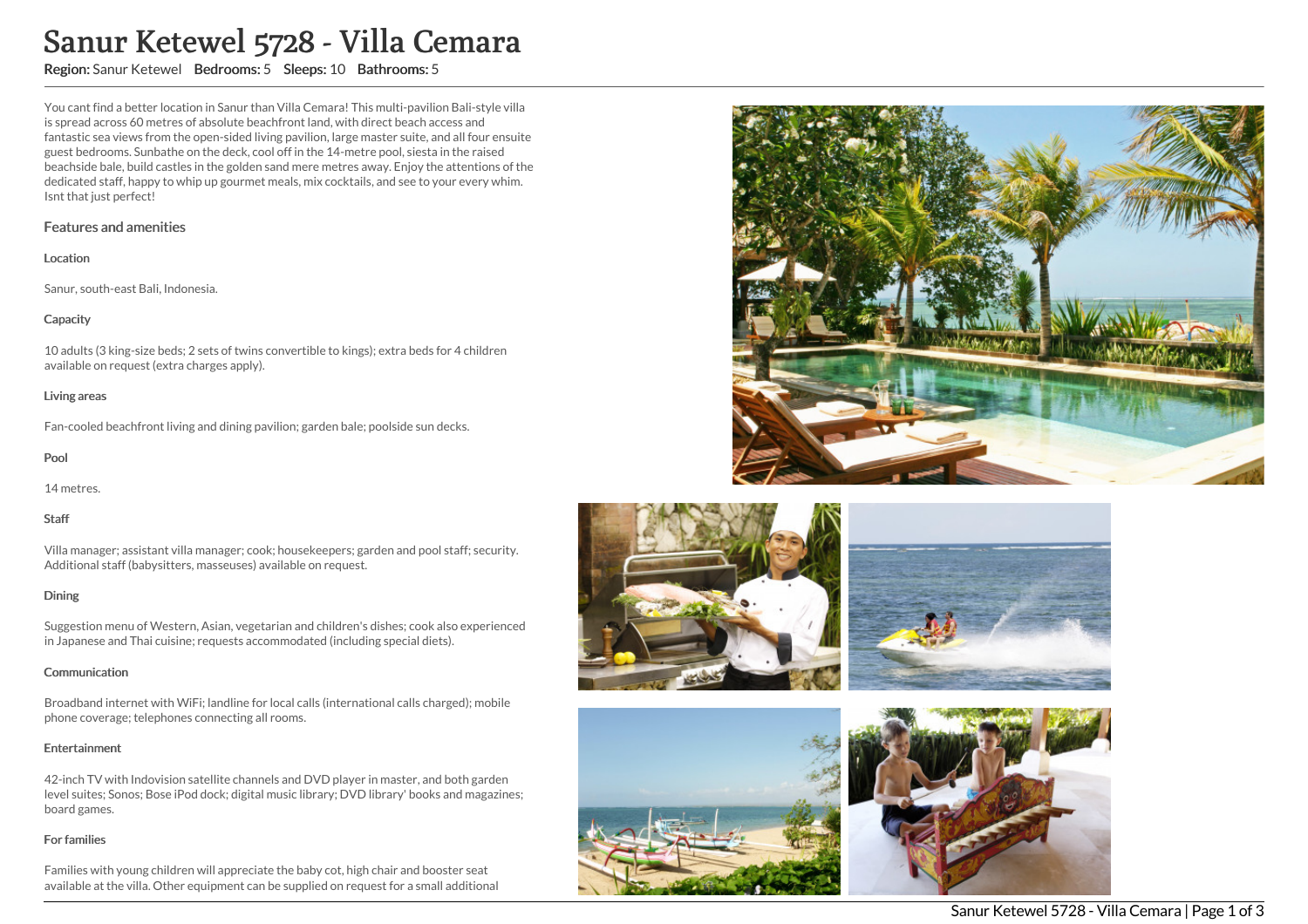charge.

## Spa

In-villa massage can be arranged on request, using visiting therapists (extra cost applies).

#### **Transport**

A 6-seater Kijang and a 12-seater mini-bus are available for up to 8 hours a day at small additional cost. Metered taxis are also easily available from this central Sanur Location.

## Additional facilities

Barbecue; safety deposit boxes.

## Property area

1,000 sqm (land).

## The layout

## Indoor living

- Huge open-sided living pavilion with beach and ocean vista
- Comfortable seating area
- Dining area with marble-topped table for 10
- Well-equipped kitchen with walk-in fridge!

## Outdoor living

- 60 metres of private beach frontage
- 14-metre swimming pool with submerged steps for lounging
- Ironwood pool decks, with comfortably cushioned sun loungers and umbrellas
- Private gate onto to the golden sands of Sanur Beach

## The rooms

## Master suites

- Stand-alone pavilion fronted by a soothing water feature
- Elaborately carved feature wall with alcove leading to dressing room
- Air-conditioned bedroom with king-size bed, antique furniture, and seating area set before 42-inch TV and glazed wall looking over rock pool with waterfall
- Air-conditioned bathroom opening onto private courtyard with alfresco shower, black terrazzo jacuzzi and waterfall.
- Furnished beachfront veranda

## Guest rooms

- Four guest bedrooms within a pair of two-storey pavilions
- King-size beds (can be converted to twin beds in two rooms)
- Air-conditioning and ceiling fan
- 42-inch TVs in both garden-level rooms
- Dressing areas/walk-in wardrobes